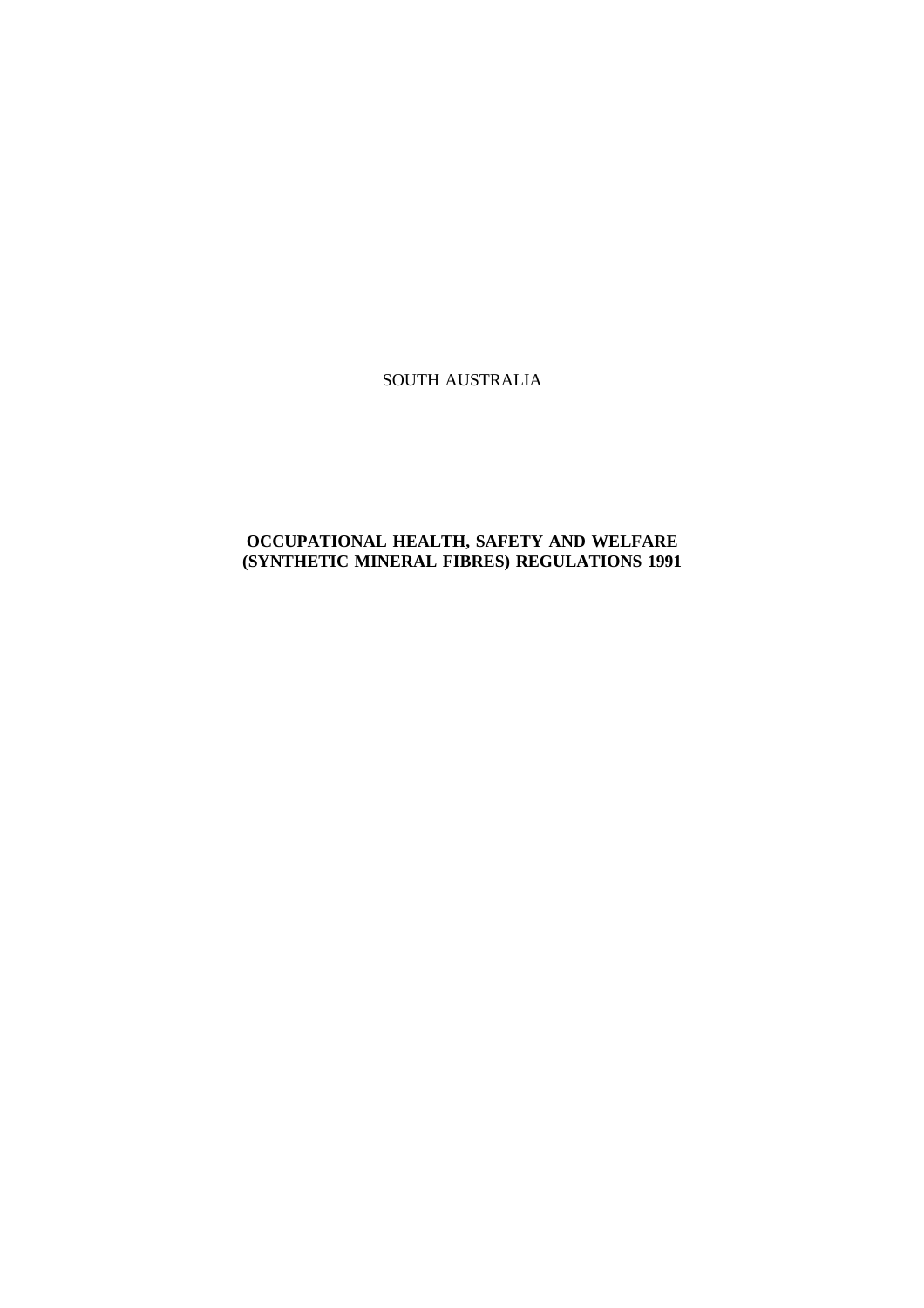# **REGULATIONS UNDER THE OCCUPATIONAL HEALTH, SAFETY AND WELFARE ACT 1986**

*Occupational Health, Safety and Welfare (Synthetic Mineral Fibres) Regulations 1991*

being

No. 21 of 1991: *Gaz*. 28 February 1991, p. 7221

<sup>1</sup> Came into operation 1 May 1991: reg. 2.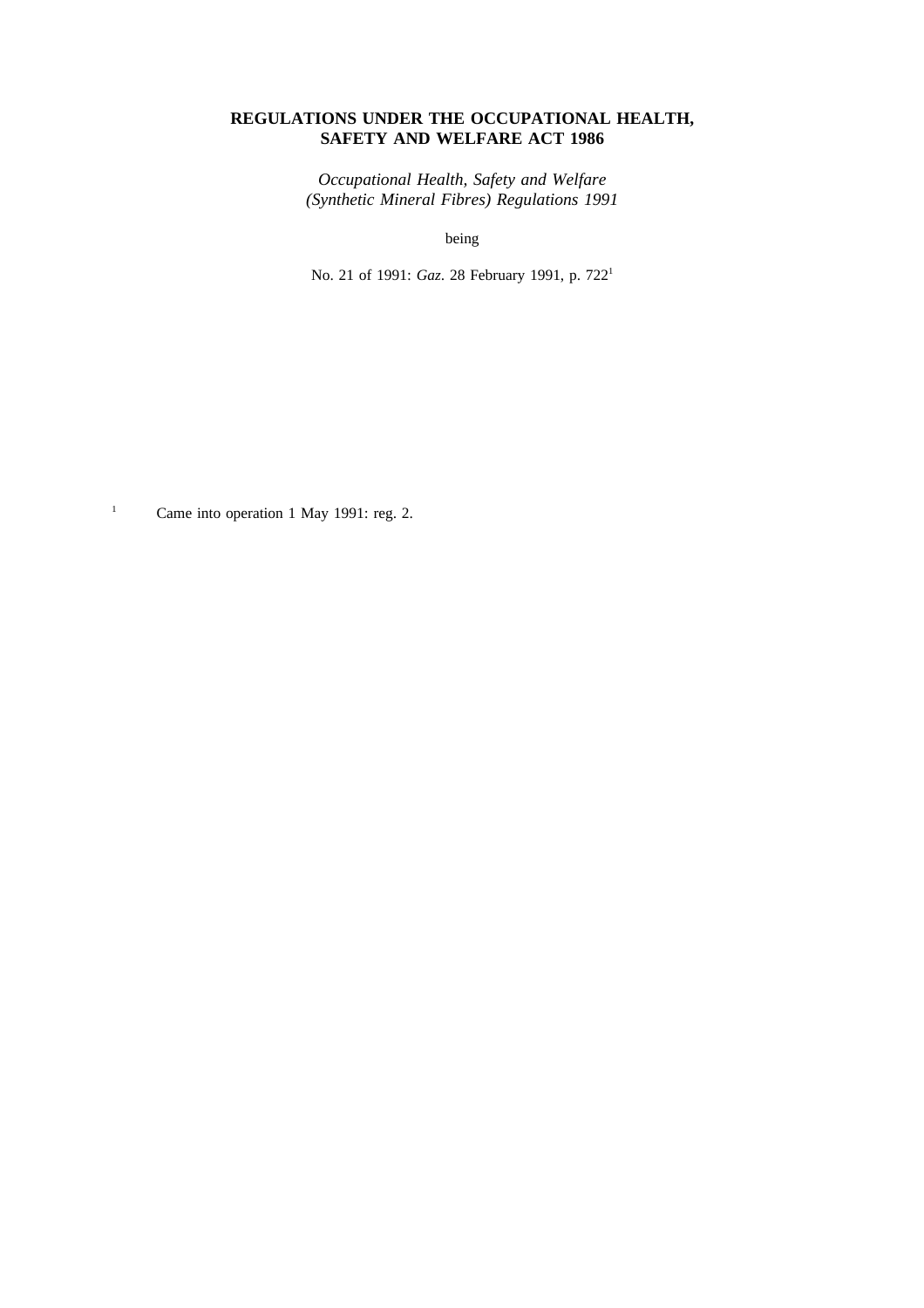## **Citation**

1. These regulations may be cited as the *Occupational Health, Safety and Welfare (Synthetic Mineral Fibres) Regulations 1991*.

#### **Commencement**

2. These regulations will come into operation on 1 May 1991.

# **Object**

3. The object of these regulations is to minimize risks to health caused by exposure to synthetic mineral fibres in the workplace.

### **Interpretation**

4. (1) In these regulations—

"inspirable fibrous dust" means particles of synthetic mineral fibre in the form of inspirable dust described by Australian Standard 3640:

"respirable fibre" means a particle of synthetic mineral fibre that has—

- *(a)* a diameter less than three micrometres;
- *(b)* a length greater than five micrometres;

and

*(c)* a length to width ratio greater than 3:1:

"synthetic mineral fibre" means—

- *(a)* mineral wool, including rockwool and slagwool;
- *(b)* glassfibre, including superfine glassfibre, glasswool and reinforcing filament;

and

*(c)* any form of ceramic fibre.

(2) A reference in these regulations to a standard or guidance note will be taken to be a reference to that standard or guidance note as in force from time to time, and if that standard or guidance note is revoked and remade (with or without modifications), includes a reference to the new standard or guidance note in force from time to time.

### *Note: For definition of divisional penalties see Appendix.*

### **Exposure controls**

5. (1) Where synthetic mineral fibres are used or encountered in the workplace, steps must be taken to ensure, so far as is reasonably practicable, that exposure to, or contact with, the fibres is controlled so as to eliminate or minimize any risk to health.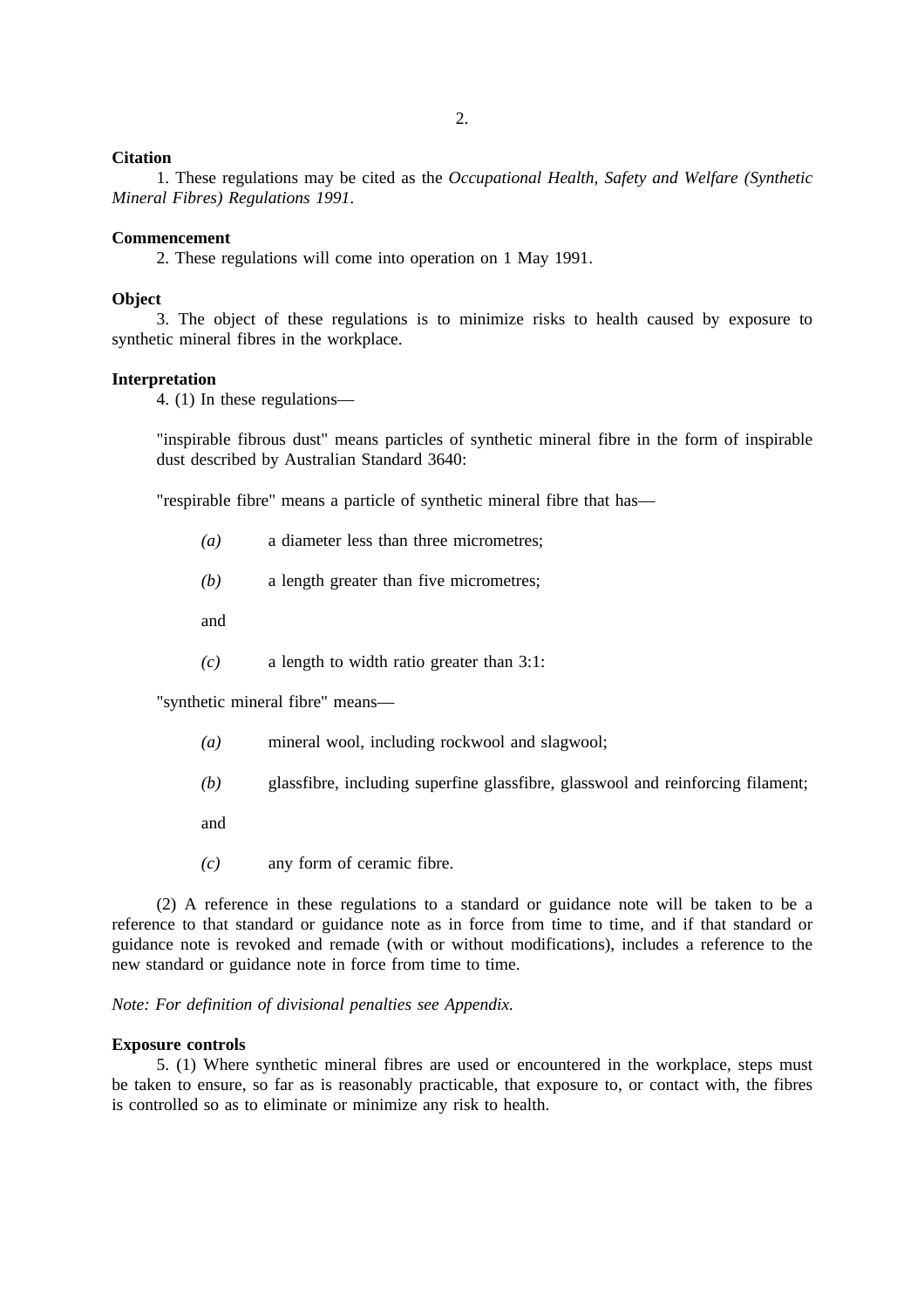(2) Without derogating from the requirements of subregulation (1), a person at work must not be exposed to airborne synthetic mineral fibres in excess of the following standards:

- *(a)* 0.5 respirable fibre per millilitre of air;
- *(b)* 2 milligrams of inspirable fibrous dust per cubic metre of air.

(3) The amount of airborne synthetic mineral fibres to which a person is exposed will be taken to be the Time Weighted Average concentration of those fibres, as measured in accordance with—

- *(a)* in the case of respirable fibre—the *Guidance Note on the Membrane Filter Method for the Estimation of Airborne Synthetic Mineral Fibres* published by the National Occupational Health and Safety Commission;
- *(b)* in the case of inspirable fibrous dust—Australian Standard 3640.

## **Duty of employers**

6. It is the duty of an employer who undertakes work that involves any person using or being exposed to synthetic mineral fibres to ensure compliance with these regulations and in the event of a contravention of, or failure to comply with, a provision of these regulations, the employer is guilty of an offence.

Penalty: Division 6 fine.

### **Duty of employees**

7. An employee who carries out any work that involves the use of, or exposure to, synthetic mineral fibres must, so far as is reasonable (but without derogating from any common law right)—

*(a)* do all such things as are required of him or her to ensure compliance with these regulations;

and

*(b)* immediately report to his or her employer the condition of any plant, materials or substance, the state of any working conditions, or any other situation that is, or is likely to become, a source of danger to himself or herself, or to another person.

Penalty: Division 7 fine.

NOTE - The Code of Practice "Approved Code of Practice for the Safe Use of Synthetic Mineral Fibres" (Published in conjunction with this regulation - see *Government Gazette*) specifically relates to the provision of occupational health in relation to synthetic mineral fibres.